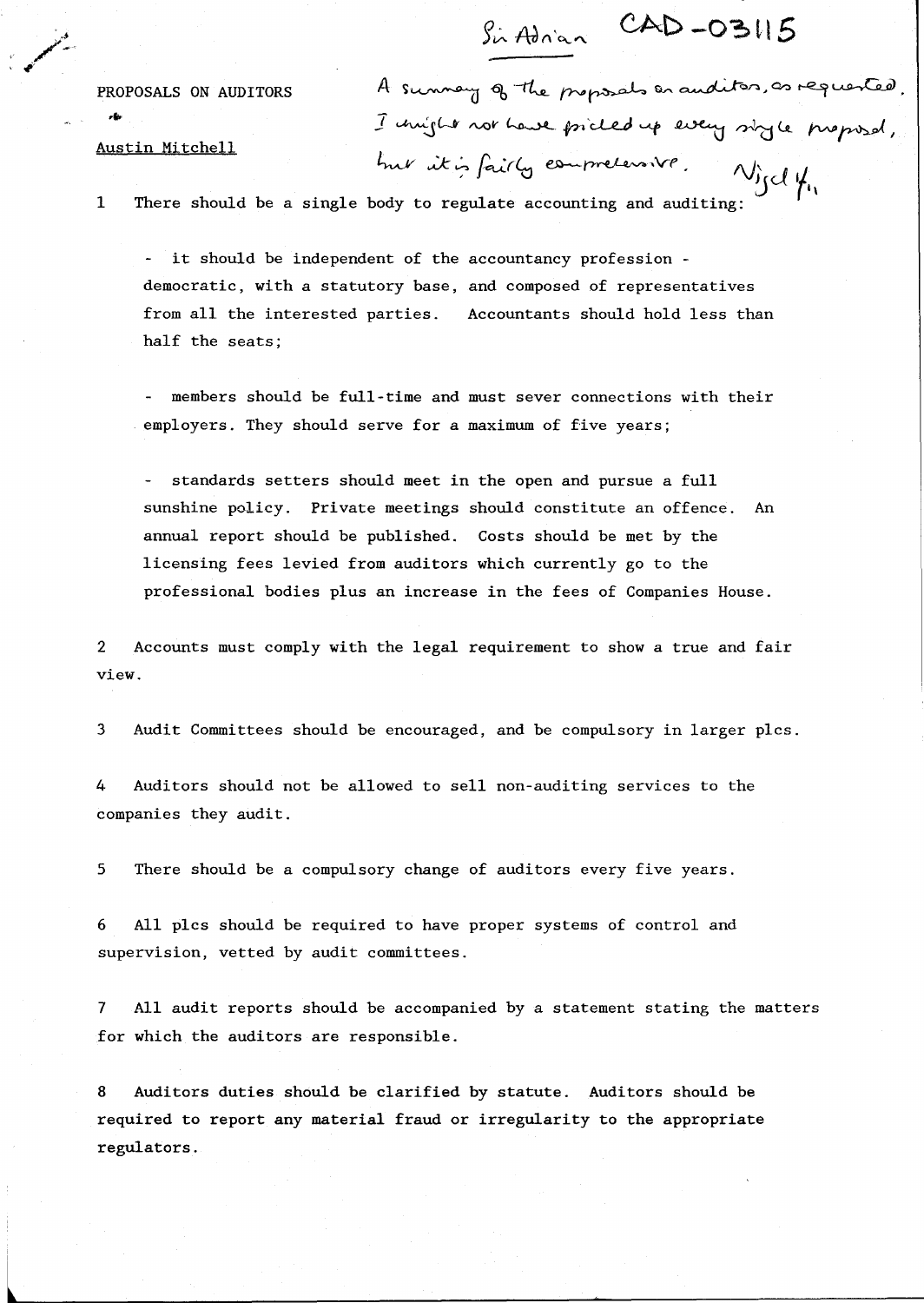9 Auditors should be required to satisfy themselves that a business is a going concern.

10 Action should be taken against offending auditors.

11 Auditors should owe a duty of care to each individual shareholder.

12 Audit firms auditing plcs should be required to publish information comparable to that disclosed by plcs.

13 Auditors should be independently monitored.

14 The auditor's letter of engagement, management letter, and response to the management letter, should be published.

## Marjorie Mowlam (as per unpublished speaking notes)

1 It is important to keep up the pressure on the accounting profession to make incremental improvements in both reporting and auditing.

2 There is a case to report publicly on internal control systems. Costs and benefits should be researched.

3 Audit Committees should be compulsory.

4 The APB should be brought within the framework of the FRC.

5 The auditor should have a statutory duty to collect company statistics in a form which is useful to government.

6 The profession should in general disclose far more of its meetings and discussions.

7 Areas which need to be reviewed:

position of auditors with regard to the discovery or suspicion of fraud;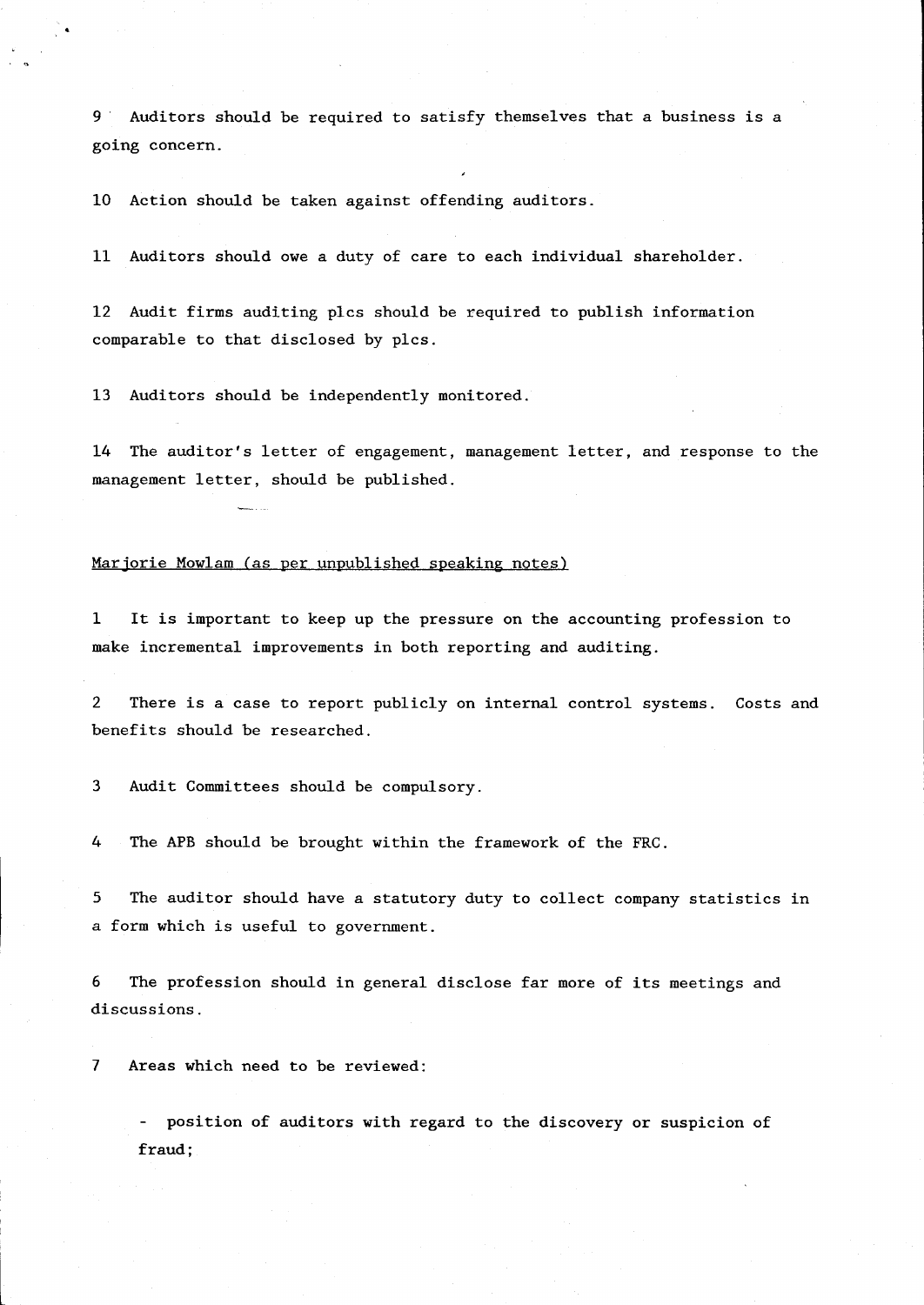liability of auditors in the light of the Caparo decision;

- how to improve the current self-regulatory regime for registering and supervising auditors [anathema to the Institute!];

'quarantining' (ie preventing audit firms from selling other advisory services to their clients, or at all);

audit rotation.

## James Leek. Caparo

1 Auditors should be made liable for their negligence to accounts users who suffer loss.

2 Auditors should have a better form of defence against their increased liability exposure.

3 Auditors should be encouraged to use qualified audit reports more frequently.

4 Auditors should be encouraged to make available to shareholders a summary of their reports to management.

5 There should be a limit on the number of years for which an auditor may be reappointed, and on the amount of fee income from services other than audit and taxation.

6 There should be a better mechanism for shareholders' involvement in the appointment and selection of auditors.

7 There should be an independent review body to hear cases of auditors' negligence.